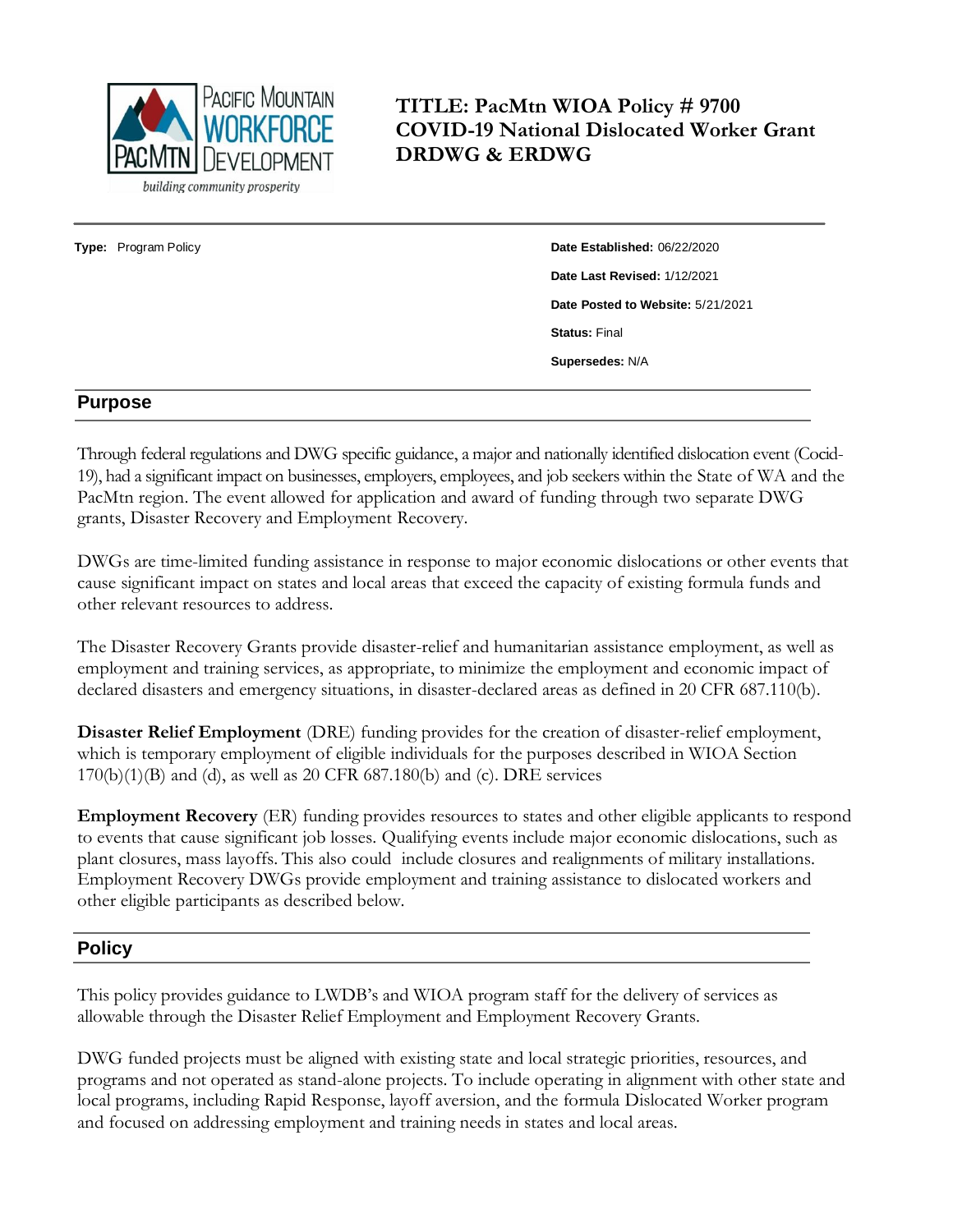This also could include closures and realignments of military installations. Employment Recovery DWGs provide employment and training assistance to dislocated workers and other eligible participants as described below.

WIOA program managers and staff shall adhere to this local policy, the supporting procedures and all additional guidance provided for all aspects of program eligibility determinations, program enrollments, training service funding, support service provisions, etc.

# **Guidelines**

# **Disaster Recovery DWG Qualifying Events:**

- 1. Emergencies and major disasters, as defined under Section 102 of the Stafford Act (42 U.S.C. 5122(6)), declared by FEMA as eligible for Public Assistance under any category (A through G).
- 2. Emergencies or disaster situations of national significance, natural or man-made, that could result in a potentially large loss of employment, as declared or otherwise recognized and issued in writing by the chief official of a Federal agency with jurisdiction over the Federal response to the disaster or emergency.
- 3. Relocation of a substantial number of individuals from a state, tribal area, or outlying area affected by a disaster or emergency to other states, tribal areas, or outlying areas outside the disaster or emergency area.

Not all participants in a Disaster Recovery DWG project must participate in disaster-relief employment. LWDB's may provide employment and training activities to participants not in disaster-relief employment. In summary, LWDB's may enroll Disaster Recovery DWG participants in:

- Disaster-relief employment only;
- Employment and training activities only; or
- Both disaster-relief employment and employment and training activities

# **Eligible Participants**

An individual eligible to receive services through a Disaster Recovery DWG must be one of the following, per 20 CFR 687.170(b):

- 1. temporarily or permanently laid off as a consequence of the disaster;
- 2. a dislocated worker as defined at 29 U.S.C. 3102(3)(15);
- 3. a long-term unemployed worker (unemployed for 27 or more consecutive weeks); or

4. a self-employed individual who became unemployed or significantly underemployed as a result of the disaster or emergency.

# **Disaster Relief Employment**

Disaster-relief employment created under a Disaster Recovery DWG aligns with the following categories:

1. Clean-up and recovery efforts including demolition, repair, renovation and reconstruction of damaged and destroyed structures, facilities and lands located within the disaster area and in offshore areas related to the emergency or disaster; or,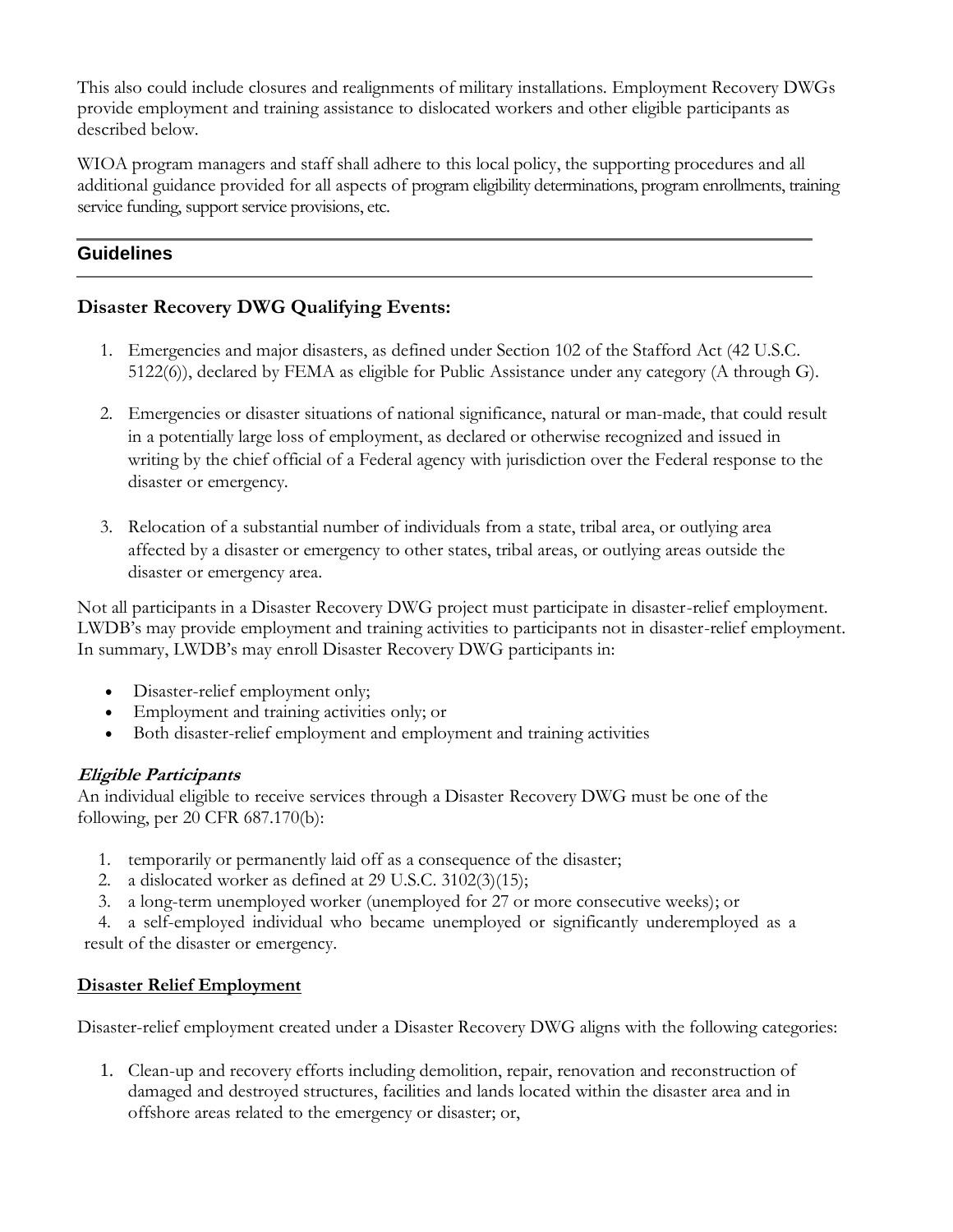2. Employment related to the delivery of appropriate humanitarian assistance in the immediate aftermath of the disaster or emergency; more information on humanitarian assistance is provided below.

These activities may occur concurrently, or one may occur prior to the other. Individual participant may be enrolled in disaster-relief employment, employment and training services, or both, when the manner of doing so will most likely result in a successful outcome.

Participants in disaster-relief positions may be employed for a maximum of 12 months or 2,080 hours, whichever is longer. A request for an extension must follow the guidance provided within TEGL 12-19.

Participants in disaster-relief positions may be employed for a maximum of 12 months or 2,080 hours, whichever is longer.

A modification request may be submitted to extend the period of employment for existing participants for up to an additional 12 months. The modification request must justify the reason for extending participants' disaster-relief employment, as required by 20 C.F.R. 687.180(b)(1)

*If there remains humanitarian or clean-up needs after participants reach the limits on employment duration, the state should attempt to employ new eligible individuals to continue the work at hand rather than continue the employment or re-employment of participants that have reached 12 months or 2,080 hours of disaster-relief employment.*

# **Participant Wages:**

The worksite employer that provides participants temporary disaster-relief employment under a Disaster Recovery DWG is required to pay the higher of the Federal, state, or local minimum wage, or the comparable rates of pay for other individuals employed in similar occupations by the same employer. In accordance with WIOA Section 181(a)(1)(A), generally, participants must be compensated at the same rates, including periodic increases, as employees who are similarly situated in similar occupations by the same employer and who have similar training, experience, and skills.

Additionally, such rates must be in accordance with applicable law but in no event less than the higher of the rate specified in Section  $6(a)(1)$  of the Fair Labor Standards Act of 1938 (29 U.S.C. 206(a)(1)) or the applicable state or local minimum wage law. Where applicable, fringe benefits should be paid in accordance with the policies of the worksite employer.

The wages paid to temporary disaster-relief workers must be consistent with the wages of the supervising entity's other employees—permanent or temporary—performing the same or similar work.

# **Worksite Selection:**

Disaster-relief worksites must be located in the geographic disaster area covered by the qualifying declaration for the Disaster Recovery DWG (a disaster or emergency declaration under the Stafford Act or other Federal agency's declaration of a disaster or emergency of national significance).

# **Humanitarian Assistance:**

Generally includes actions designed to save lives, alleviate suffering, and maintain human dignity in the immediate aftermath of disasters. This assistance includes activities such as the provision of food, clothing, and shelter. The humanitarian assistance provided by disaster-relief workers must relate directly to immediate response to the disaster situation named in the DWG application and the Federal declaration.

*For specific guidance relating to the details associated with the participant's wages, worksite selection and humanitarian assistance for PacMtn programs, refer to WorkSource Information Notice (WIN) 0114 Change 2 - 1/5/2021*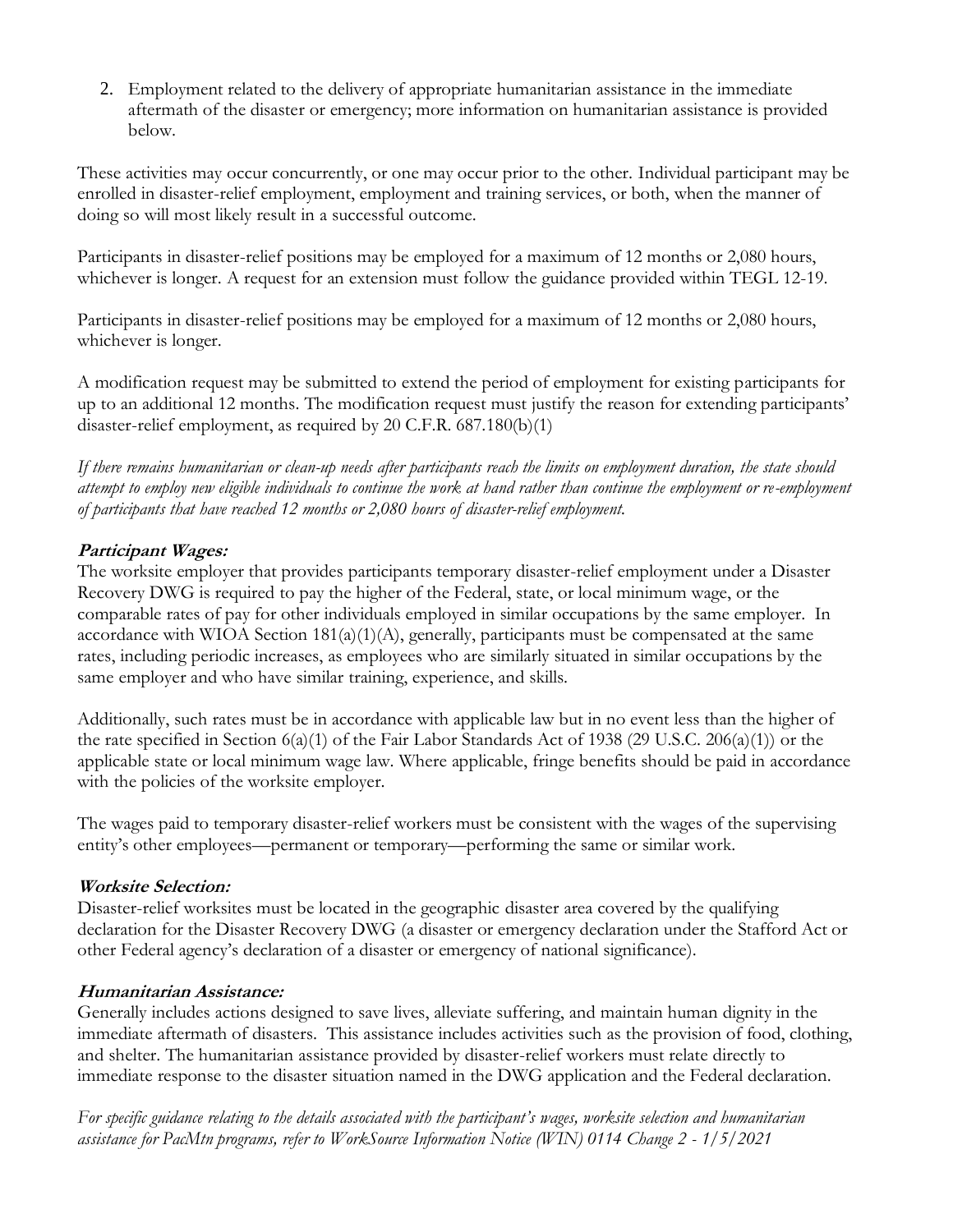## **Employment Recovery**

Employment Recovery DWGs provide resources to respond to major economic dislocations, such as large, unexpected layoff events that cause significant job losses and provide employment and training assistance to workers affected by those major economic dislocations, such as plant closures and mass layoffs.

### **Employer Recovery Qualifying Layoff Events:**

The following dislocation scenarios could qualify for Employment Recovery DWGs under 20 CFR 687.110(a).

#### **Mass Layoff or Plant Closure**

Layoffs or plant closures affecting 50 or more workers from one employer within the service area of the applicant may qualify for Mass Layoff or Plant Closure Employment Recovery DWGs. An applicant may include smaller layoffs at other companies in the area if the primary layoff caused or contributed to the smaller layoffs.

#### **Industry-Wide Layoffs**

Layoff events from multiple companies in the same industry, as determined by the two-digit code level in the North American Industrial Classification System (NAICS), may qualify for Industry-Wide Employment Recovery DWGs. Additional layoffs affecting fewer than 50 workers may be included in an industry-wide DWG application when there is at least one company with a layoff affecting 50 or more workers included in the application, and the additional companies are in the same NAICS two-digit code level.

#### **Community Impact**

Multiple small dislocations occurring over a period of up to 12 months that have significantly increased the number of unemployed individuals in a regional or local workforce area may qualify for a Community Impact Employment Recovery DWG. Community impact grants typically serve rural areas where the employer base is predominantly smaller companies with fewer than 50 employees each, and where layoffs may not meet the definition of "mass layoffs" noted above.

#### **Eligible Participants:**

For most Employment Recovery DWGs, the following individuals are eligible to receive employment and training assistance:

- 1. a dislocated worker as defined in WIOA Section 3(15);
- 2. a civilian employee of the Department of Defense or the Department of Energy employed at a military installation that is being closed, or that will undergo realignment, within the next 24 months after the date of the determination of eligibility;
- 3. an individual who is employed in a non-managerial position with a Department of Defense contractor, who is determined by the Secretary of Defense to be at risk of termination from employment as a result of reductions in defense expenditures, and whose employer is converting operations from defense to nondefense applications in order to prevent worker layoffs; or
- 4. a member of the Armed Forces who:
	- a. was on active duty or full-time National Guard duty;
	- b. is involuntarily separated (as defined in section 1141 of title 10, United States Code) from active duty or full-time National Guard duty; or is separated from active duty or full-time National Guard duty pursuant to a special separation benefits program under 10 U.S.C. 1174a, or the voluntary separation incentive program under section 1175 of that title;
	- c. is not entitled to retired or retained pay incident to the separation described in Subclause b above; and
	- d. applies for employment and training assistance within 180 days of that separation.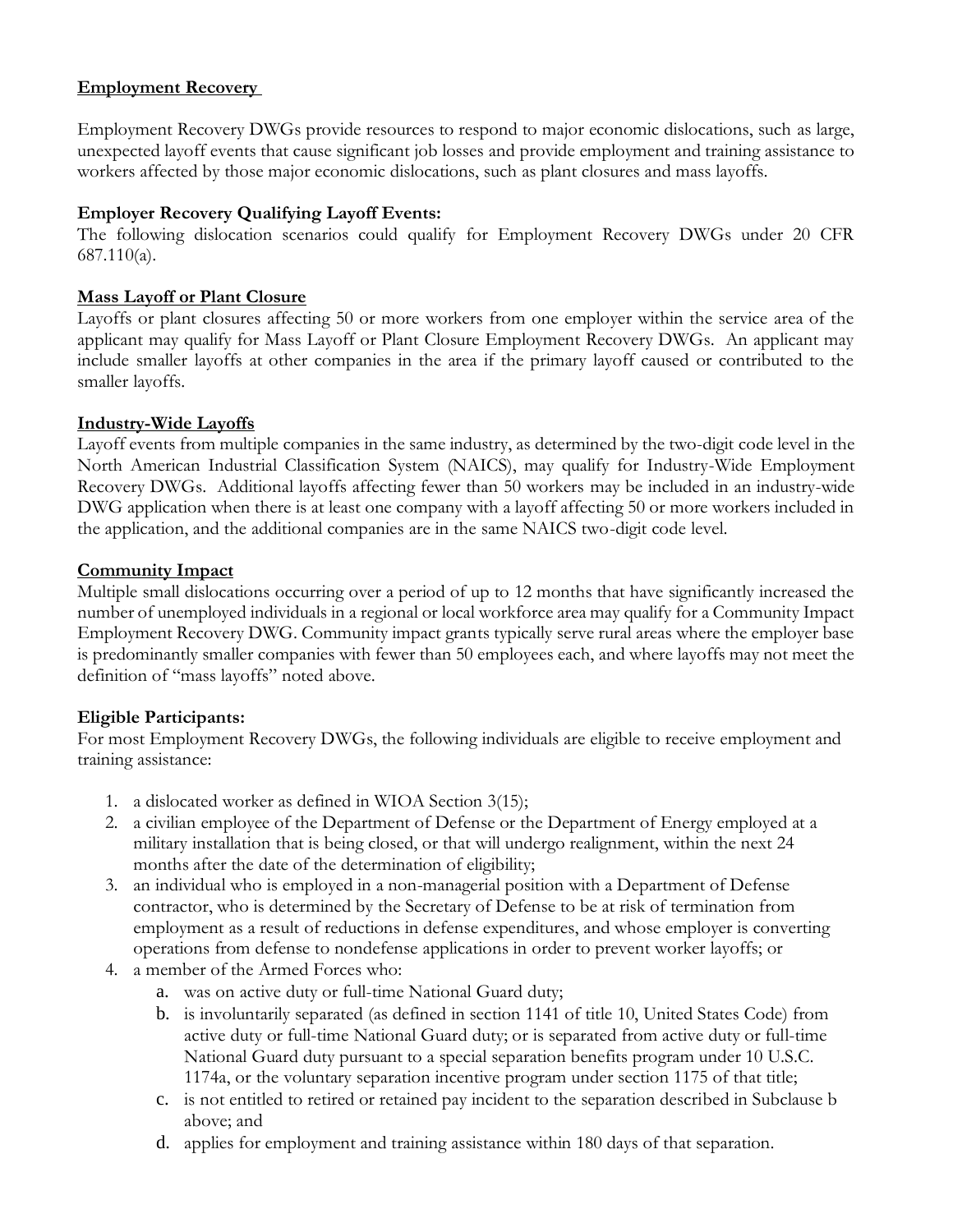#### **Allowable Activities:**

#### **Employment and Training Assistance**

For Employment Recovery DWGs, the term "employment and training assistance" includes career services, training services, and supportive services, as described below.

#### **Career Services:**

Career services are described in WIOA Section 134(c)(2); 20 CFR Part 680; and TEGL 16-16 Section C.

#### **Training Services:**

As described in WIOA Section 134(c)(3)(D), training services are allowable under Economic Recovery DWGs and may include: occupational training, on-the-job training (including apprenticeships), entrepreneurial training, and customized training.

DWG funds may be used to reimburse up to 50 percent of the wage rate for on-the-job training or up to the reimbursement percentage the Governor or local board has approved for on-the-job training for WIOA formula programs according to the criteria outlined in WIOA Section 134(c)(3)(H) and 20 CFR 680.730.

The use of DWG funds for training is subject to the limitations or requirements as applicable to the WIOA Dislocated Worker formula program delineated in 20 CFR part 680 and TEGL 19-16,

*Guidance on Services Provided through the Adult and Dislocated Worker Programs under the Workforce Innovation and Opportunity Act (WIOA) and the Wagner Peyser Act Employment Service (ES), as amended by title III of WIOA, and for Implementation of the WIOA Final Rules.*

#### **Supportive Services:**

Supportive services are allowable when they are needed to enable individuals to participate in disaster-relief employment and employment and training services and when supportive services cannot be obtained through other programs. Supportive service policies for a disaster project must align with the state or local area supportive service policy; any supportive services provided must be consistent with WIOA.

#### **Co-Enrollment with Trade Adjustment Assistance**

Trade-affected workers may be served under Employment Recovery DWGs as applicable. Co-enrolling participants with appropriate programs for eligible individuals, including those who are trade-affected is strongly encouraged.

Employment Recovery DWGs may provide DWG participants who are trade-affected with allowable services not otherwise provided by the TAA Program. Generally, the TAA Program provides employment and case management services, training, income support, and job search and relocation allowances for eligible adversely affected workers and employment and case management services and training for eligible adversely affected incumbent workers.

# **References**

Workforce Innovation and Opportunity Act of 2014

WIOA Final Rule; 20 CFR Parts 676,677, and 678; Federal Register, Vol. 81, No. 161, August 19, 2016 WIOA Final Rule; 20 CFR Parts 603, 651, 652, et al; Federal Register, Vol. 81, No. 161, August 19, 2016 Training and Employment Guidance Letter (TEGL) 12-19 – 3.18.2020 WorkSource Information Notice (WIN) 0114 Change 2 – 1.5.2021 - (Attachments A, B, C & D). WorkSource Information Notice (WIN) 0115 Change 2 – 1.5.2021 - (Attachments A & B).